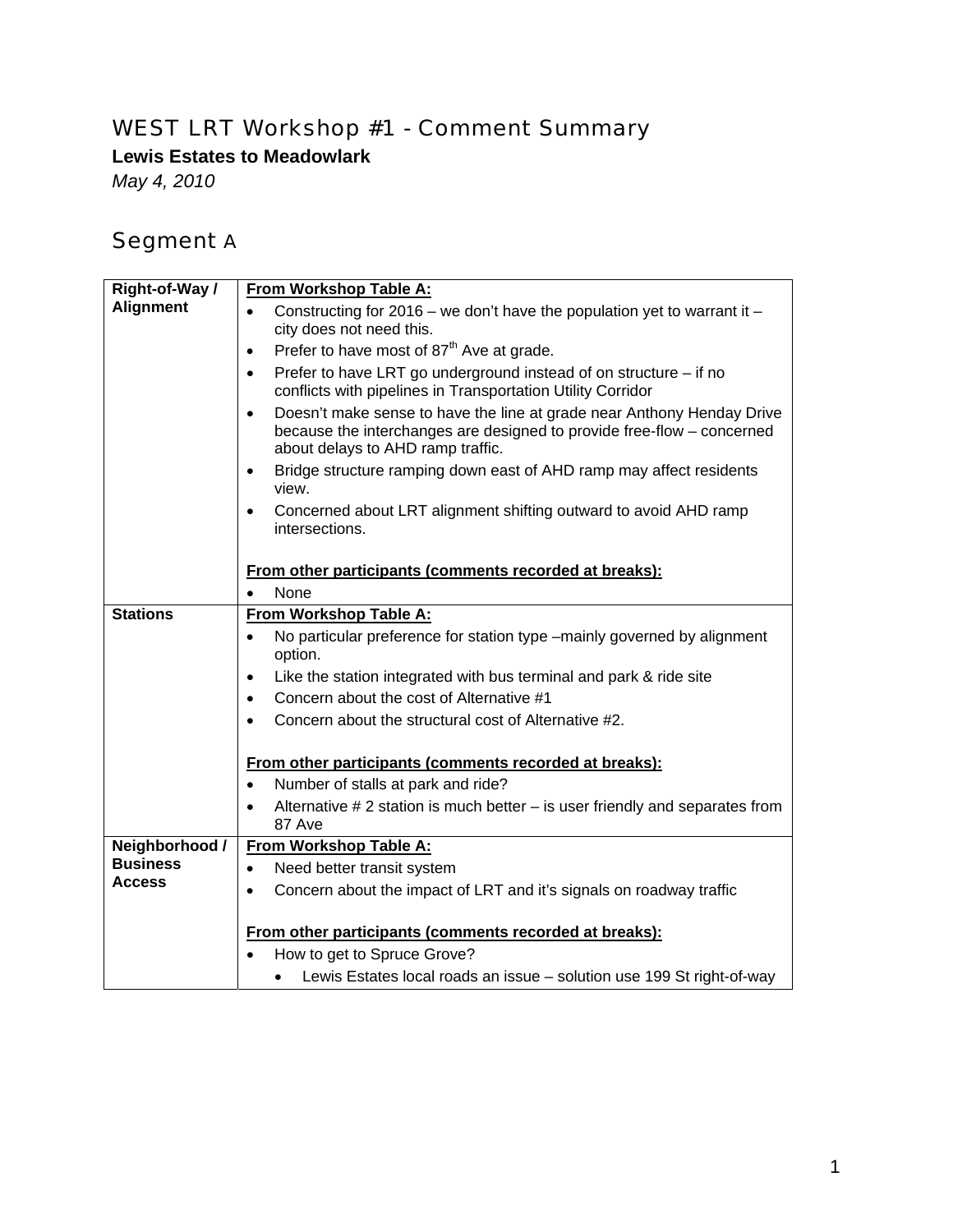## Segment B

| Right-of-Way /   | From Workshop Table B:                                                                                                                                                            |
|------------------|-----------------------------------------------------------------------------------------------------------------------------------------------------------------------------------|
| <b>Alignment</b> | How many people making left turns at intersections?<br>$\bullet$                                                                                                                  |
|                  | Traffic backing up to cross tracks (i.e. - left turns)<br>$\bullet$                                                                                                               |
|                  | Noise needs to be considered<br>$\bullet$                                                                                                                                         |
|                  | Trails and crosswalks - maintain crosswalks for trail connectivity<br>$\bullet$                                                                                                   |
|                  | Service roads being removed-used a s bike paths<br>$\bullet$                                                                                                                      |
|                  | LRT on West Edmonton Mall side [north] is good for mall users<br>$\bullet$                                                                                                        |
|                  | Crossings for pedestrians over/under LRT<br>$\bullet$                                                                                                                             |
|                  | Higher likelihood that pedestrians will jay-walk if the station platform is in the<br>$\bullet$<br>center                                                                         |
|                  | Protect traffic movements in all directions at 178 St/87 Ave (Alternative #2 would<br>$\bullet$<br>be best for this)                                                              |
|                  | Alternative #2 - less traffic impacts at 189 St<br>$\bullet$                                                                                                                      |
|                  | From other participants (comments recorded at breaks):                                                                                                                            |
|                  | None<br>$\bullet$                                                                                                                                                                 |
| <b>Stations</b>  | From Workshop Table B:                                                                                                                                                            |
|                  | Property impacts on south side with side-loading station<br>$\bullet$                                                                                                             |
|                  | Landscaping wanted [important]<br>$\bullet$                                                                                                                                       |
|                  | Better school access/activity center access with station on south side.<br>$\bullet$                                                                                              |
|                  | Center platform better - more flexible<br>$\bullet$                                                                                                                               |
|                  | Build above the station (apartments)<br>$\bullet$                                                                                                                                 |
|                  | Parking for users of baseball diamonds<br>$\bullet$                                                                                                                               |
|                  | How do we protect the side street parking (used currently for baseball diamonds)<br>$\bullet$<br>from people parking and riding (must also consider this for West Edmonton Mall)? |
|                  | Consider parking at Aldergrove School site?<br>$\bullet$                                                                                                                          |
|                  | Bus stops nears stations and along corridor - proximity and frequency to serve<br>$\bullet$<br>LRT users.                                                                         |
|                  | From other participants (comments recorded at breaks):                                                                                                                            |
|                  | Consider a circulator bus for Aldergrove neighborhood to 182 St station (not to<br>$\bullet$<br><b>West Edmonton Mall)</b>                                                        |
|                  | Concerned about security/safety for kids at the school at about 182 St. Easy for<br>$\bullet$<br>kids to be taken off/on the LRT - hard to track.                                 |
|                  | Cost of Station Alternative #2 - high??<br>$\bullet$                                                                                                                              |
|                  | Stations should have protection from the wind and precipitation and have places<br>$\bullet$<br>to sit.                                                                           |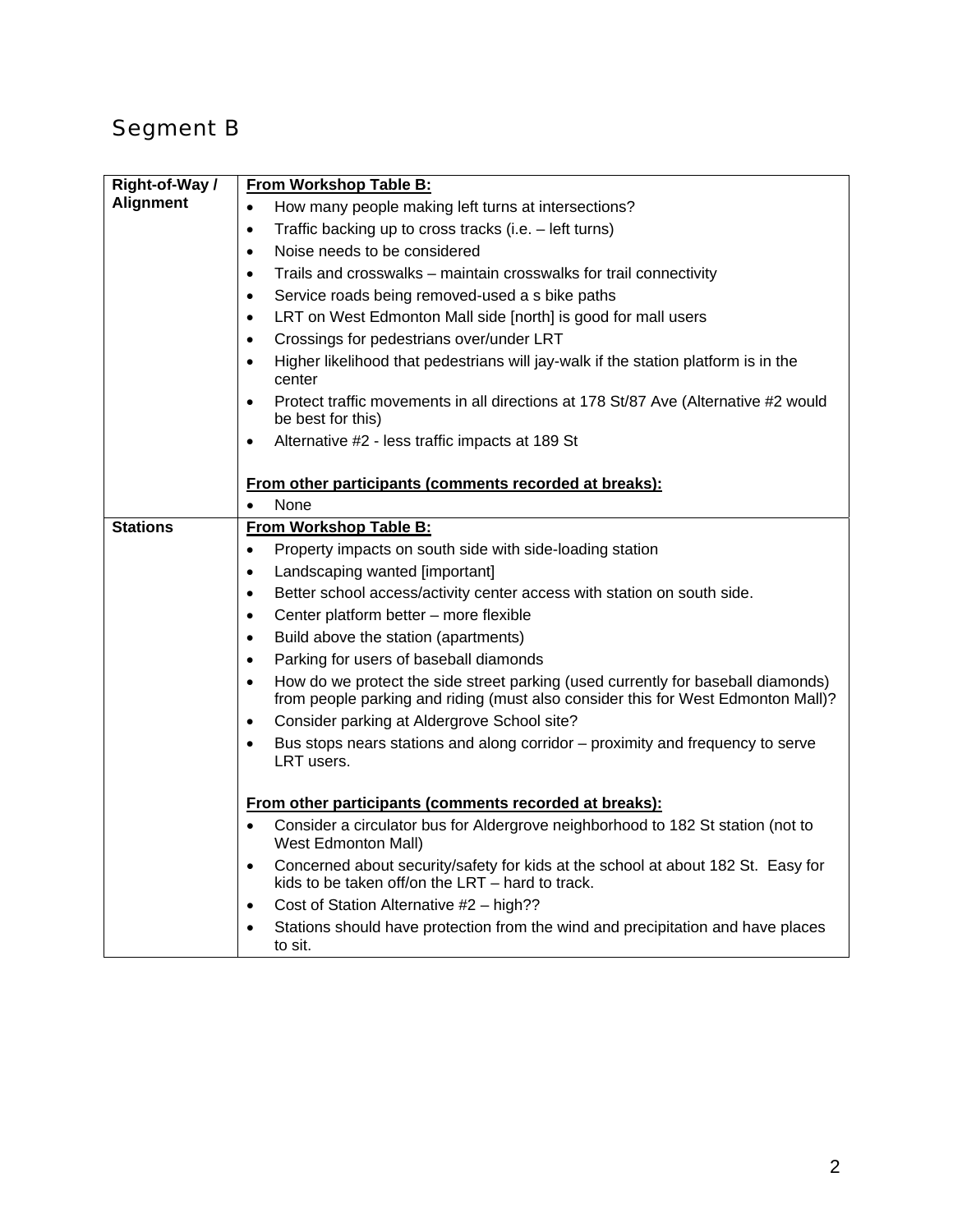| Neighborhood /                   | From Workshop Table B:                                                                                                                                                                                                                                                    |
|----------------------------------|---------------------------------------------------------------------------------------------------------------------------------------------------------------------------------------------------------------------------------------------------------------------------|
| <b>Business</b><br><b>Access</b> | Alternative #1-                                                                                                                                                                                                                                                           |
|                                  | Slows down turns on/off 87 Ave (lefts)<br>٠<br>May cause to wait longer to make a left turn as you wait for a left turn signal<br>Not much different from what exists today<br>$\bullet$<br>Potential for traffic to back up along 178 St<br>$\bullet$<br>Alternative #2- |
|                                  | No comments<br>From other participants (comments recorded at breaks):<br>Has there been any analysis about increase in transient traffic/people because of<br>LRT?                                                                                                        |

# Segment C

| Right-of-Way /   | From Workshop Table C:                                                                                                              |
|------------------|-------------------------------------------------------------------------------------------------------------------------------------|
| <b>Alignment</b> | Space for bike lanes should be required<br>$\bullet$                                                                                |
|                  | Concerns with access across roadway<br>$\bullet$                                                                                    |
|                  | Noise – elevated noisier?                                                                                                           |
|                  | Privacy for neighbors                                                                                                               |
|                  | Traffic flow impacts<br>$\bullet$                                                                                                   |
|                  | Access to [West Edmonton] Mall and hospital [Misericordia]<br>$\bullet$                                                             |
|                  | Graffiti on elevated track<br>$\bullet$                                                                                             |
|                  | Keep light [traffic signal] at 165 St<br>$\bullet$                                                                                  |
|                  | <b>Emergency Services Access</b><br>$\bullet$                                                                                       |
|                  | Traffic disruptions from at grade crossings<br>$\bullet$                                                                            |
|                  |                                                                                                                                     |
|                  | From other participants (comments recorded at breaks):                                                                              |
|                  | Alternative #2 preferred for better access to the mall [West Edmonton Mall]                                                         |
| <b>Stations</b>  | From Workshop Table C:                                                                                                              |
|                  | Peak load at station (students) - station large enough?<br>$\bullet$                                                                |
|                  | Prefer center platform over side platform<br>$\bullet$                                                                              |
|                  | Concern about parking around stations [parasitic parking]<br>$\bullet$                                                              |
|                  | Underground station<br>$\bullet$                                                                                                    |
|                  | Concerns about snow clearance<br>$\bullet$                                                                                          |
|                  | Safety/cameras to eliminate blind spots<br>٠                                                                                        |
|                  | Mobility impaired access to elevated stations (elevators and ramps)<br>$\bullet$                                                    |
|                  | Covered (protected) access to Misericordia Hospital and West Edmonton Mall<br>$\bullet$                                             |
|                  | Safety/Security - jurisdiction between mall and transit station<br>$\bullet$                                                        |
|                  |                                                                                                                                     |
|                  | From other participants (comments recorded at breaks):                                                                              |
|                  | Emergency phones on station platforms?<br>$\bullet$                                                                                 |
|                  | Consider a raised enclosure/pedway (all weather) from raised station (transit<br>$\bullet$<br>station) straight north into hospital |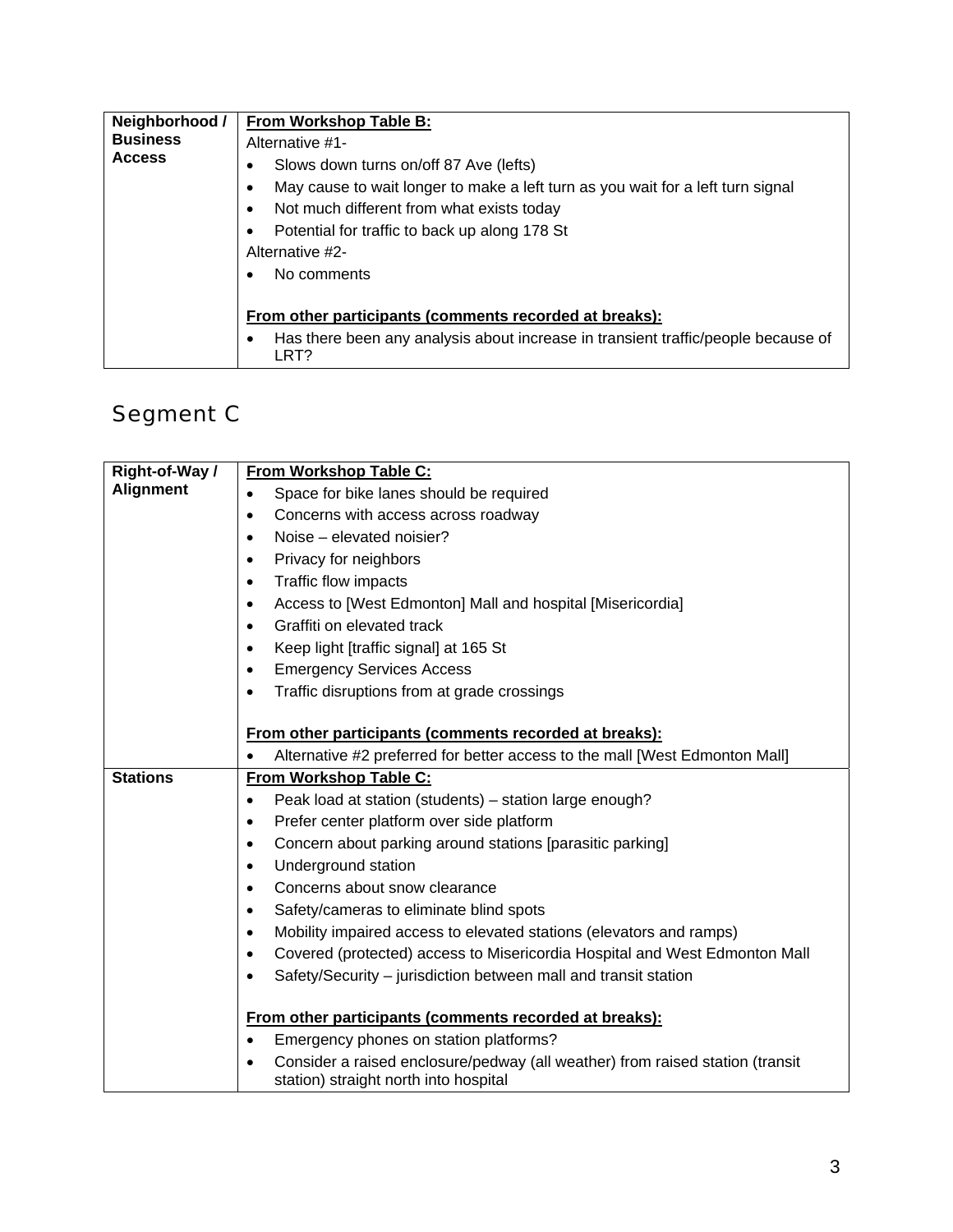| Neighborhood /<br><b>Business</b><br><b>Access</b> | From Workshop Table C:                                                                                                                                                                    |
|----------------------------------------------------|-------------------------------------------------------------------------------------------------------------------------------------------------------------------------------------------|
|                                                    | Potential to increase local traffic (wayward drivers)??                                                                                                                                   |
|                                                    | River Cree transit stop – Will it link to transit center? Can it be eliminated?                                                                                                           |
|                                                    | Speeding drivers on 175 St affect schools                                                                                                                                                 |
|                                                    | Preference for elevated                                                                                                                                                                   |
|                                                    | Cost (relative) of improved mall access? Could a signal be added between transit<br>center and 170 St (Zeller's entrance)?                                                                |
|                                                    | Access east of 169 St (signal) - will 169 St connect to 165 St to the north?<br>٠                                                                                                         |
|                                                    | Jug handles not appropriate in Thornecliffe neighborhood                                                                                                                                  |
|                                                    |                                                                                                                                                                                           |
|                                                    | From other participants (comments recorded at breaks):                                                                                                                                    |
|                                                    | Protected left phase – peak period only? Can it be all day? Especially at West<br>Edmonton Mall Transit Center- more difficult to see thru traffic (west bound left<br>turn to $175$ St). |
|                                                    | 175 St/87 Ave – concern about intersection capacity to handle school traffic.                                                                                                             |

### Segment D

| Right-of-Way /   | From Workshop Table D:                                                              |
|------------------|-------------------------------------------------------------------------------------|
| <b>Alignment</b> | Alternative #1 -                                                                    |
|                  | Public safety at crossings<br>$\bullet$                                             |
|                  | Maintain service roads for safety<br>$\bullet$                                      |
|                  | Reduce speed [on 87 Ave] between 159 and 170 Sts<br>$\bullet$                       |
|                  | Traffic congestion at 159 St/87 Ave intersection<br>$\bullet$                       |
|                  | Loosing lane at Meadowlark and 156 St<br>$\bullet$                                  |
|                  | Why new road? People will do short cuts.<br>$\bullet$                               |
|                  | This alternative is good for elderly people going to the health clinic<br>$\bullet$ |
|                  | Prefer alternative #1<br>$\bullet$                                                  |
|                  | Alternative #2-                                                                     |
|                  | People already walk to the bus loop<br>$\bullet$                                    |
|                  | Elmwood and West Lynnwood will be hit hard due to access<br>$\bullet$               |
|                  | Access to the mall [Meadowlark Mall] will be limited<br>$\bullet$                   |
|                  | Impact to expansion plans of Edmonton Public Library<br>$\bullet$                   |
|                  | Main access to the mall [Meadowlark Mall] is west of 156 St on 87 Ave<br>$\bullet$  |
|                  |                                                                                     |
|                  | From other participants (comments recorded at breaks):                              |
|                  | None<br>$\bullet$                                                                   |
| <b>Stations</b>  | From Workshop Table D:                                                              |
|                  | Parking near to stations<br>$\bullet$                                               |
|                  | Gathering place<br>$\bullet$                                                        |
|                  | Safe – lighting and help phone at stations<br>$\bullet$                             |
|                  | Wheelchair access<br>$\bullet$                                                      |
|                  | Easier for people to orient themselves with train direction<br>$\bullet$            |
|                  | Place to put community notification boards<br>$\bullet$                             |
|                  | Put in a Tim Horton's                                                               |